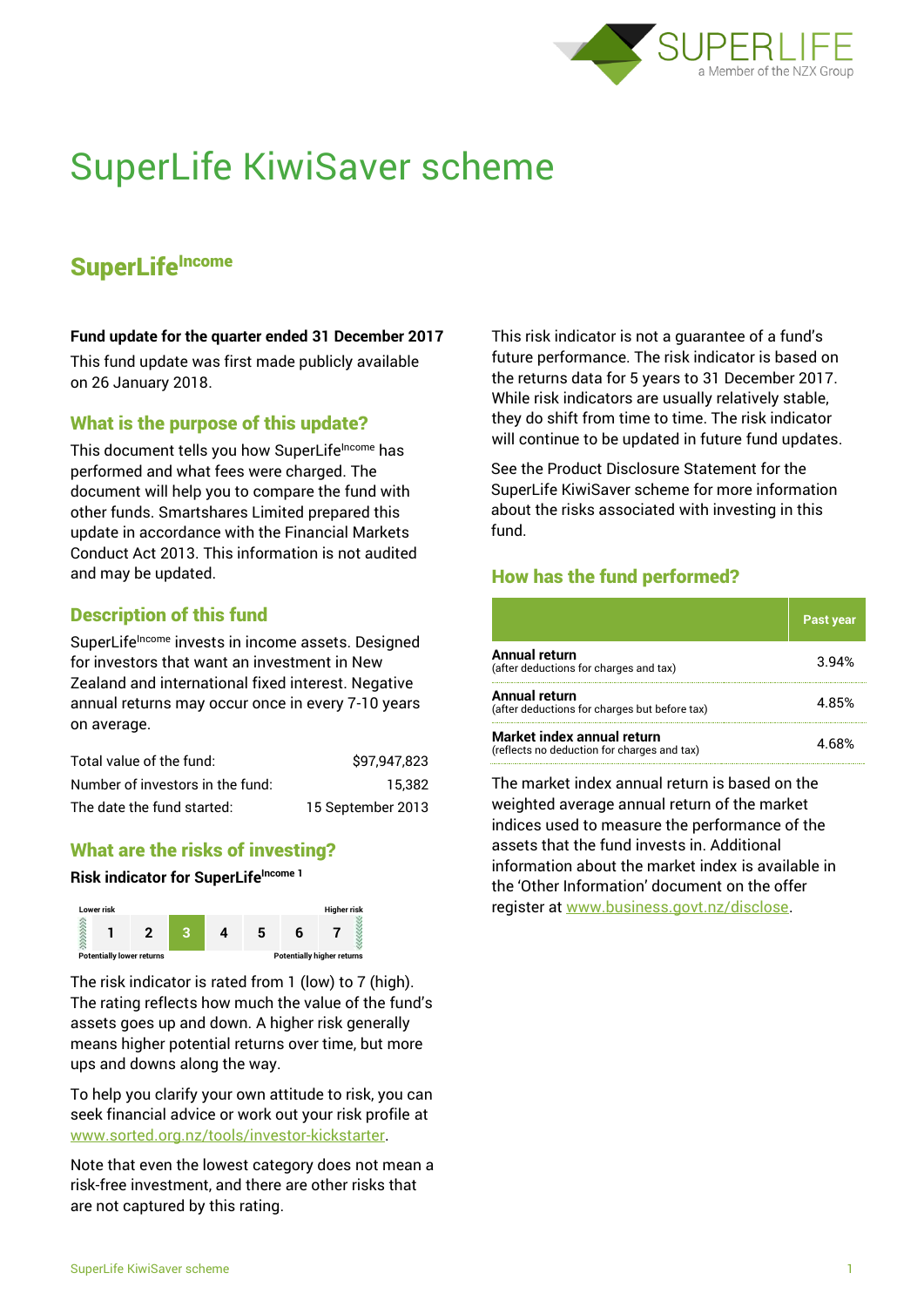

#### **Annual return graph**



This shows the return after fund charges and tax for each year ending 31 March since the fund started. The last bar shows the average annual return since the fund started, up to 31 December 2017.

**Important:** This does not tell you how the fund will perform in the future.

Returns in this update are after tax at the highest prescribed investor rate (PIR) of tax for an individual New Zealand resident. Your tax may be lower.

### What fees are investors charged?

Investors in SuperLifeIncome are charged fund charges. In the year to 31 March 2017 these were:

|                                                       | % per annum of fund's<br>net asset value |  |
|-------------------------------------------------------|------------------------------------------|--|
| <b>Total fund charges</b>                             | 0.58%                                    |  |
| Which are made up of:                                 |                                          |  |
| <b>Total management and</b><br>administration charges | 0.58%                                    |  |
| Including:                                            |                                          |  |
| Manager's basic fee                                   | 0.38%                                    |  |
| Other management and<br>administration charges        | 0.20%                                    |  |
| <b>Total performance-based fees</b>                   | 0.00%                                    |  |
| <b>Other charges</b>                                  | Dollar amount per investor               |  |
| Administration fee                                    | \$32 per annum                           |  |

Investors will not be charged individual action fees for specific actions or decisions. See the Product Disclosure Statement for the SuperLife KiwiSaver scheme for more information about the fees investors are charged.

Small differences in fees and charges can have a big impact on your investment over the long term.

# Example of how this applies to an investor

Jess had \$10,000 in the fund and did not make any further contributions. At the end of the year, Jess received a return after fund charges were deducted of \$394 (that is 3.94% of her initial \$10,000). Jess paid other charges of \$30. This gives Jess a total return after tax of \$364 for the year.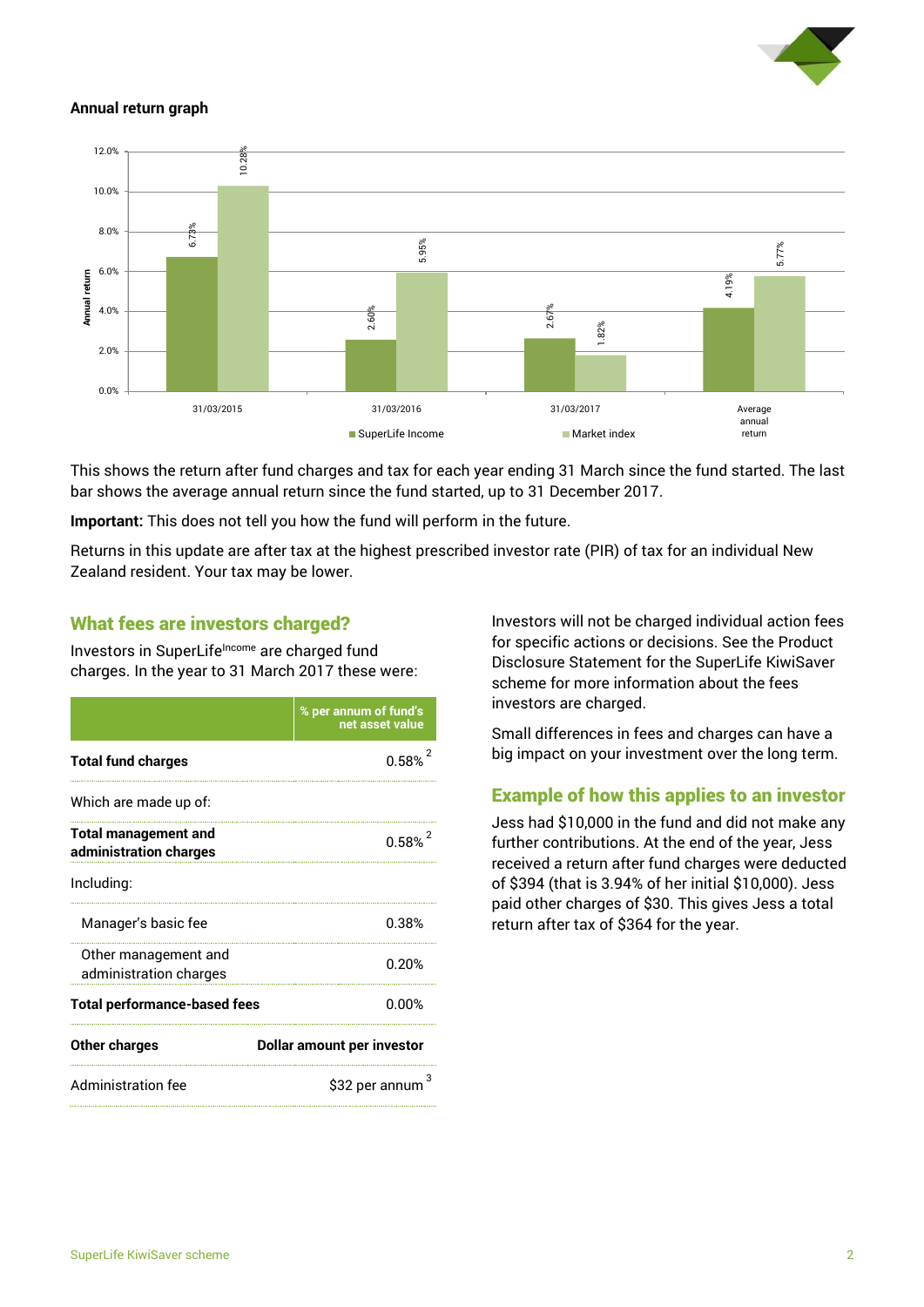

# What does the fund invest in?

#### **Actual investment mix**

This shows the types of assets that the fund invests in.



#### **Target investment mix**

This shows the mix of assets that the fund generally intends to invest in.

| 50.00% |
|--------|
| 50.00% |
|        |
|        |
|        |
|        |
|        |
|        |
|        |

#### **Top ten investments**

| <b>Name</b>                                                   | % of fund's net<br>asset value | <b>Type</b>                     | <b>Country</b> | <b>Credit rating</b><br>(if applicable) |
|---------------------------------------------------------------|--------------------------------|---------------------------------|----------------|-----------------------------------------|
| Vanguard International Credit Securities<br>Index Fund Hedged | 23.58%                         | International fixed<br>interest | Australia      |                                         |
| Nikko AM Wholesale NZ Bond Fund                               | 10.34%                         | New Zealand fixed<br>interest   | New Zealand    |                                         |
| New Zealand Government 15/05/21 6.0%<br>GB                    | 3.56%                          | New Zealand fixed<br>interest   | New Zealand    | $AA+$                                   |
| <b>ASB Current Account</b>                                    | 2.47%                          | Cash and cash<br>equivalents    | New Zealand    | AA-                                     |
| Insurance Australia Group Ltd 15/06/43<br>5.15% CB            | 1.59%                          | New Zealand fixed<br>interest   | Australia      | <b>BBB</b>                              |
| ASB Bank Ltd 26/05/21 4.245% CB                               | 1.39%                          | New Zealand fixed<br>interest   | New Zealand    | AA-                                     |
| Government of Italy 30/04/18 0.00% GB                         | 1.37%                          | International fixed<br>interest | Italy          | <b>BBB</b>                              |
| ANZ Bank New Zealand Ltd 22/03/21 4.0%<br><b>CB</b>           | 1.30%                          | New Zealand fixed<br>interest   | New Zealand    | $AA-$                                   |
| Fonterra Cooperative Group Ltd 25/02/22<br>5.90% CB           | 1.16%                          | New Zealand fixed<br>interest   | New Zealand    | A-                                      |
| Nikko AM Wholesale NZ Cash Fund                               | 1.08%                          | Cash and cash<br>equivalents    | New Zealand    |                                         |

The top 10 investments make up 47.84% of the fund's net asset value.